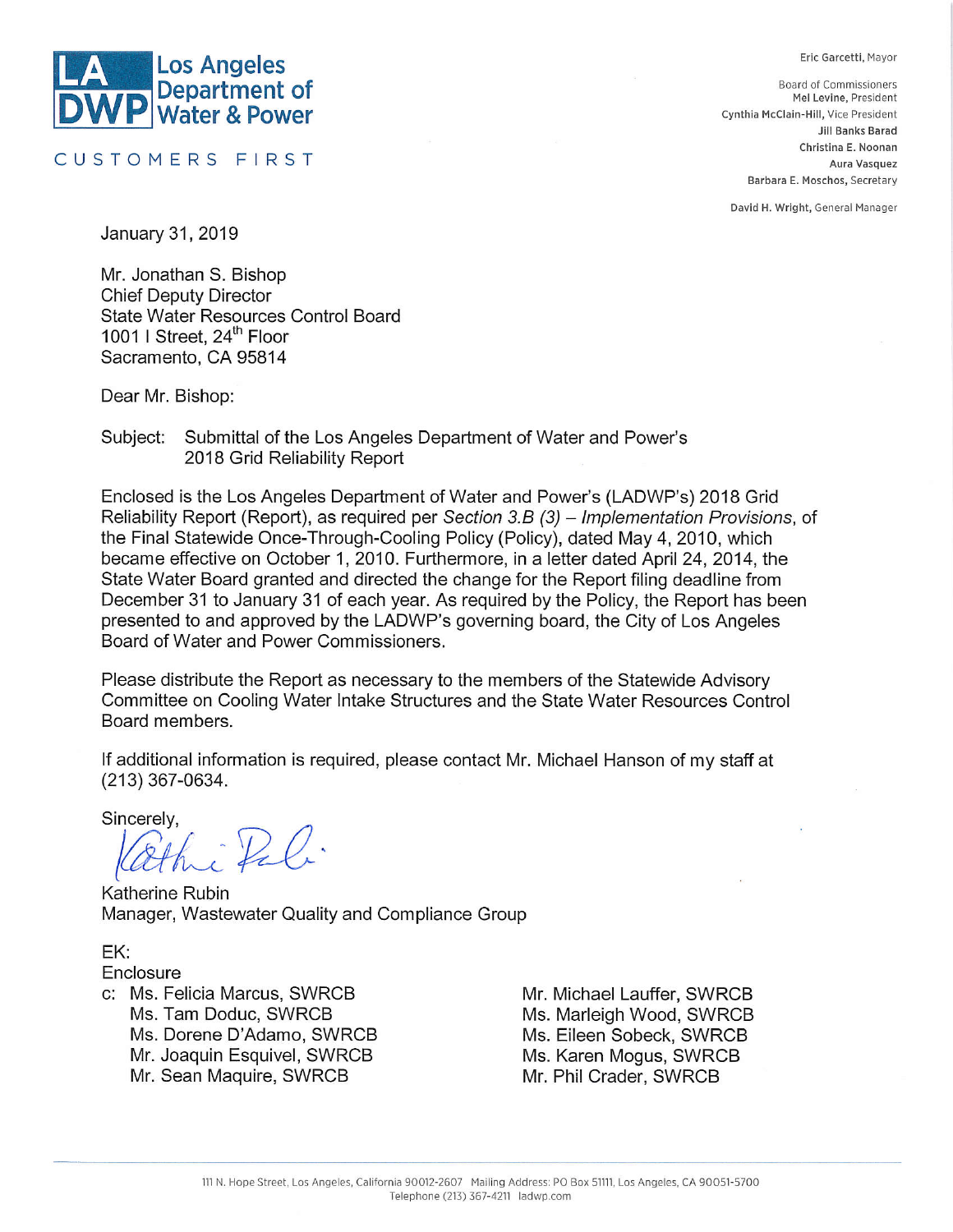LOS ANGELES DEPARTMENT OF WATER AND POWER



# 2018 GRID RELIABILITY REPORT

## PREPARED FOR CALIFORNIA STATE WATER RESOURCES CONTROL BOARD

JANUARY 31, 2019 SUBMITTAL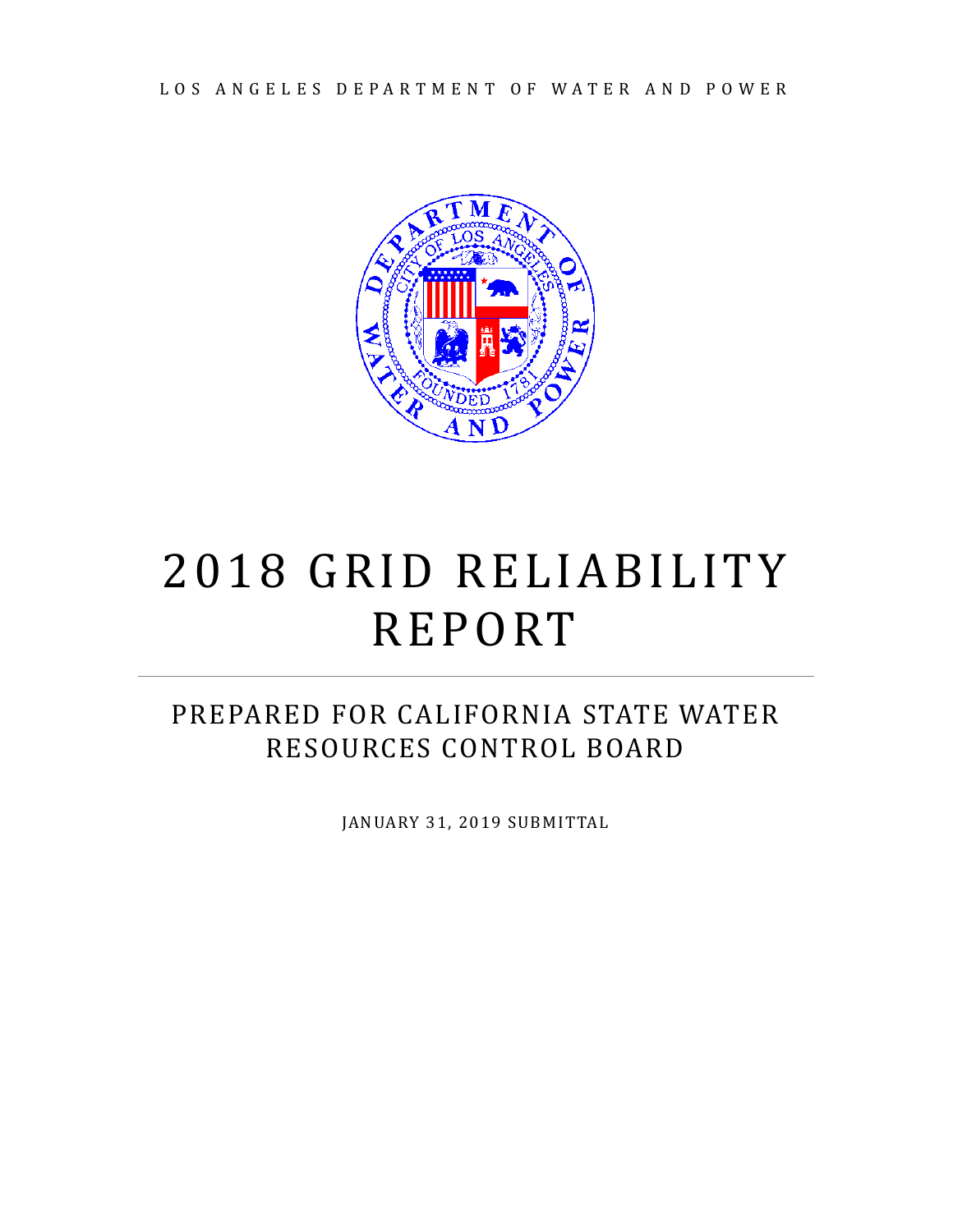## 2018 Grid Reliability Report

### PREPARED FOR CALIFORNIA STATE WATER RESOURCES CONTROL BOARD

#### **TABLE OF CONTENTS**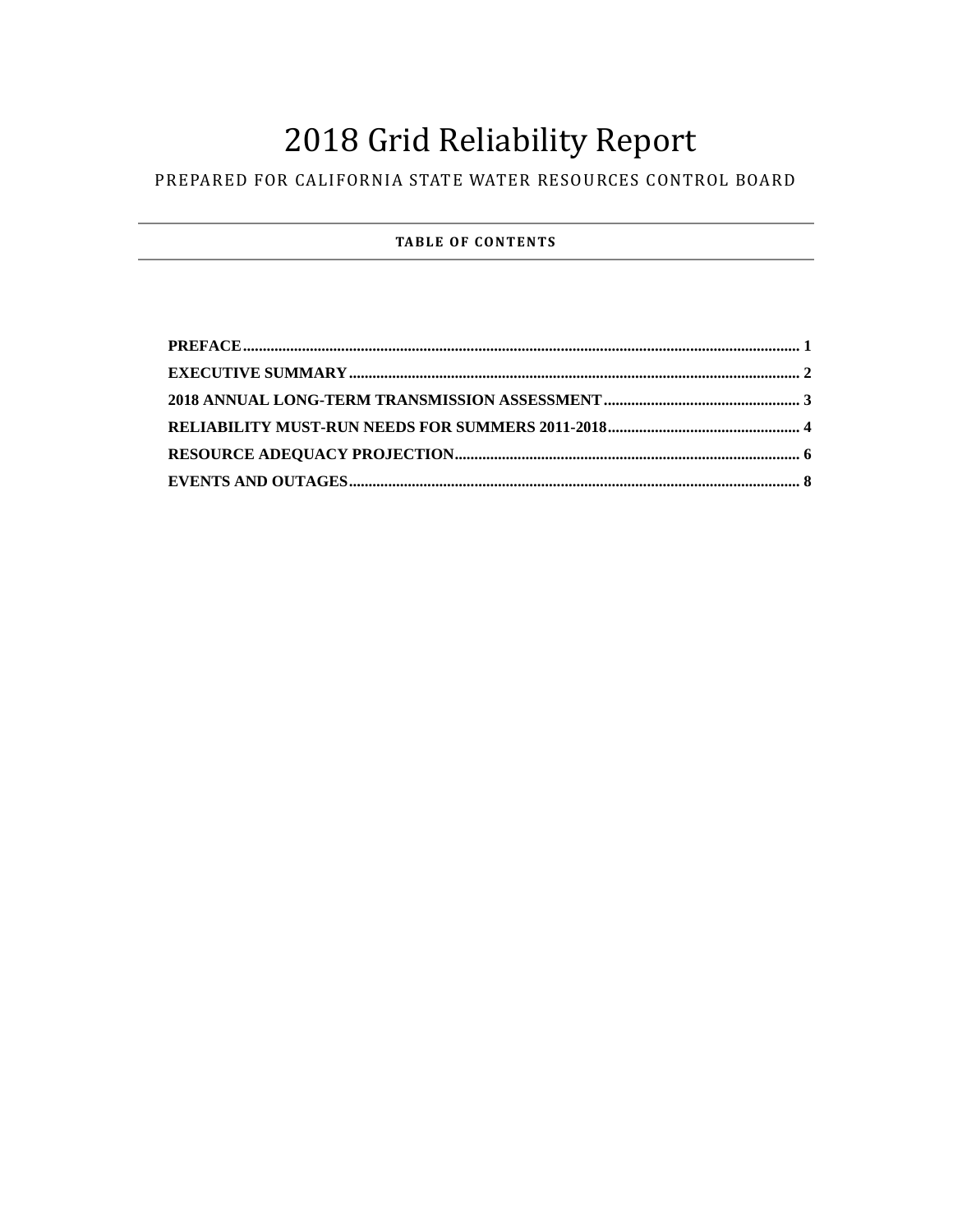## 2018 Grid Reliability Report

#### <span id="page-3-0"></span>PREPARED FOR CALIFORNIA STATE WATER RESOURCES CONTROL BOARD

#### **PREFACE**

Electric utilities are complex entities confronted with an ever-changing array of challengesoperational, financial, and regulatory. These challenges must be met while the utility fulfills its primary purpose of delivering reliable power.

To that end, LADWP routinely forecasts short-and long term demand for electricity, identifies generating sources, and conducts studies to demonstrate to regulatory agencies the reliability of its system under the different demand and operational scenarios. Nine years out, as cited in the attached 2018 Grid Reliability Report, high- and mid-load power scenarios already project the need in 2021 for more generation in the Los Angeles Basin than the capacity expected to be present. The Local Capacity Requirement (LCR) study referenced herein suggests that Los Angeles can ill-afford to have any of its basin (local) generating units unavailable.

Since 2010, the Los Angeles Department of Water and Power (LADWP) has filed with the California State Water Resources Control Board (State Water Board) an annual Grid Reliability Report. The "Statewide Water Quality Control Policy on the Use of Coastal and Estuarine Waters for Power Plant Cooling" (OTC Policy) requires such reporting until the last LADWP ocean water-cooled thermal generating unit is removed from service in 2029.

In a letter dated April 24, 2014, the State Water Board granted and directed the change to the deadline for the annual grid reliability report filing from December 31 to January 31 of each year. This change was made at LADWP's request so the report may include information annually released in December. In consideration of the Statewide Advisory Committee on Cooling Water Intake Structures (SACCWIS) Committee's March 31 reporting deadline to the State Water Board, LADWP's 2018 Grid Reliability Report (2018 Grid Report) is intentionally concise and follows the previous year's format.

This 2018 Grid Reliability Report emphasizes that little has changed in terms of how LADWP's power system elements contribute toward reliability. Past Grid Reliability Report filings have addressed reliability for the State Water Board by presenting and discussing discoveries from the most recent studies available at the time of the filing. This 2018 filing compares the core findings from those earlier Grid Reports with results from studies conducted in 2018. The comparison suggests that LADWP's reliability issues have not changed.

The once-through cooling (OTC) compliance projects driving this 2018 Grid Report are important aspects of a transformation that began with California's Renewable Portfolio Standard (RPS) Program, established in 2002, and continues today with 50% RPS by 2030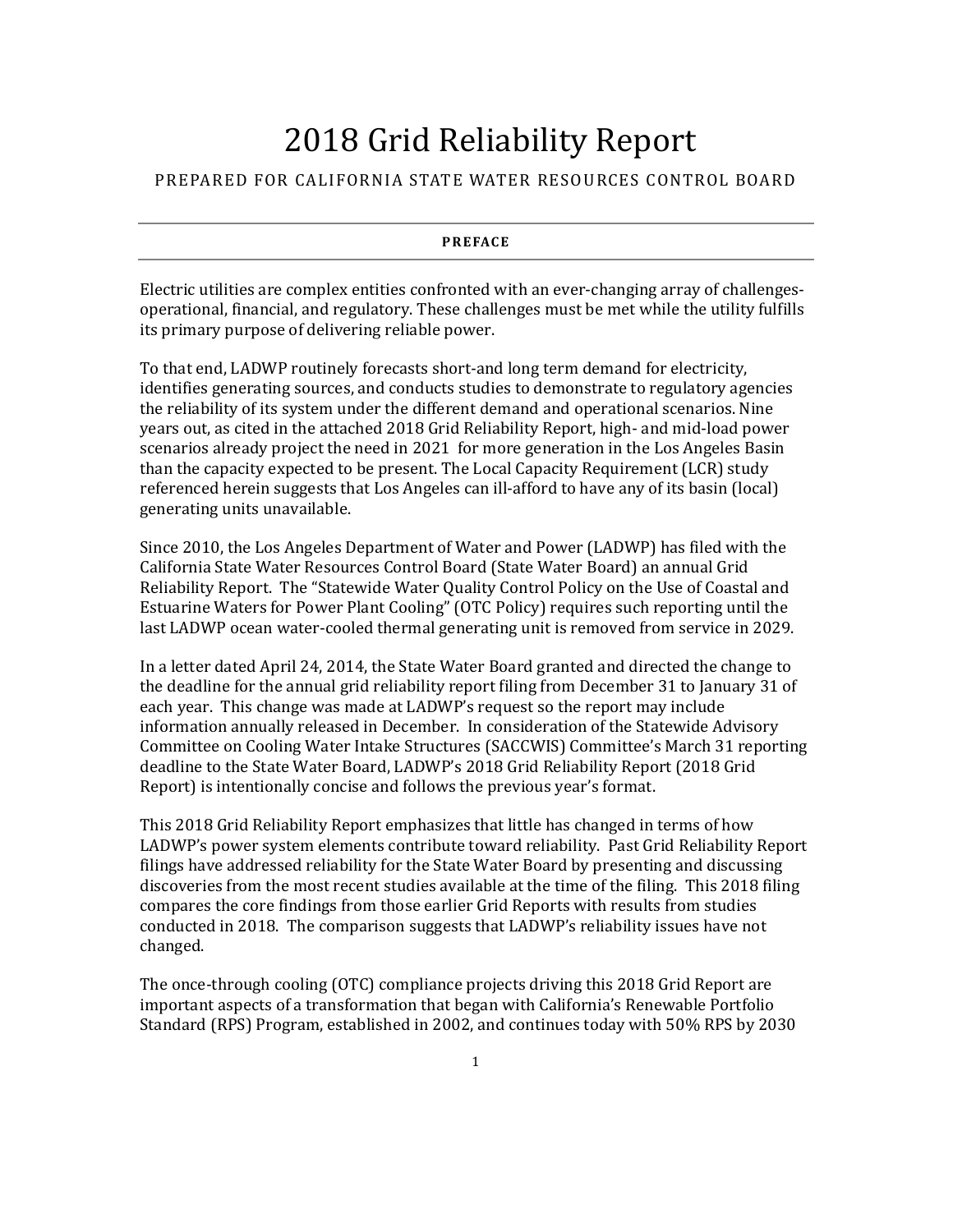mandated by SB350: *Clean Energy and Pollution Reduction Act*, chaptered on October 7, 2015 and the City of Los Angeles' 100% clean energy initiative. LADWP and Los Angeles are so committed to environmental stewardship that aspirational goals of at least 33% RPS by 2020, 50% by 2025, and 55% by 2030 have been set and are embedded in the studies described herein. LADWP and the City of Los Angeles are committed to a clean energy future. To that end, LADWP has embarked on a study to assist in the determination of alternative(s) for the future repowers to replace the remaining OTC units at the Coastal Generating stations, this study is known as the OTC study.

The Western Electricity Coordinating Council's (WECC's) tri-annual reliability audit of LADWP's power system was performed in February 2017. As in each of the previous audits, conducted in 2008, 2011, and 2014, WECC found LADWP's power system reliable. In fact, in this latest audit, LADWP received a perfect score from the auditors for its operations and planning functions.

#### **EXECUTIVE SUMMARY**

<span id="page-4-0"></span>The body of information collected for this 2018 Grid Report, consistent with previous Grid Reliability Reports, demonstrates the continued importance of maintaining generation capacity in the LA Basin to provide online generation necessary to import external generation and provide cost-effective contingency reserve, voltage support, and balanced network loading. Each of these services provided by the in-Basin generation contributes toward power system reliability. This 2018 Grid Report is drawn from:

- $\triangleright$  the 2018 Long-Term Transmission Assessment (2018 Assessment), which clearly shows key segments of LADWP's transmission system must be reinforced, to the extent possible, in order to ensure continued reliable operations. Chief among these necessary improvements was the installation and in service of the 230kV Scattergood-Olympic Cable A since September/October 2018 timeframe, which has improved the ability to transmit power throughout the LA Basin from Scattergood Generating Station.
- $\triangleright$  the Summer 2018 Transmission Reliability Assessment (Summer 2018 TRA), which shows every LA Basin generating unit, including OTC units, is needed for reliability purposes.
- $\triangleright$  the Resource Adequacy Projection, which shows that even with the current contributions from LA Basin generation, resource shortfalls are expected. LA Basin generation is also critical to LADWP's transition to an energy portfolio dominated by renewable resources, because it compensates for the variability of the desired fossilfree resource so that load continues to be served without disruption and so that North American Electric Reliability (NERC) Reliability Standards can continue to be met.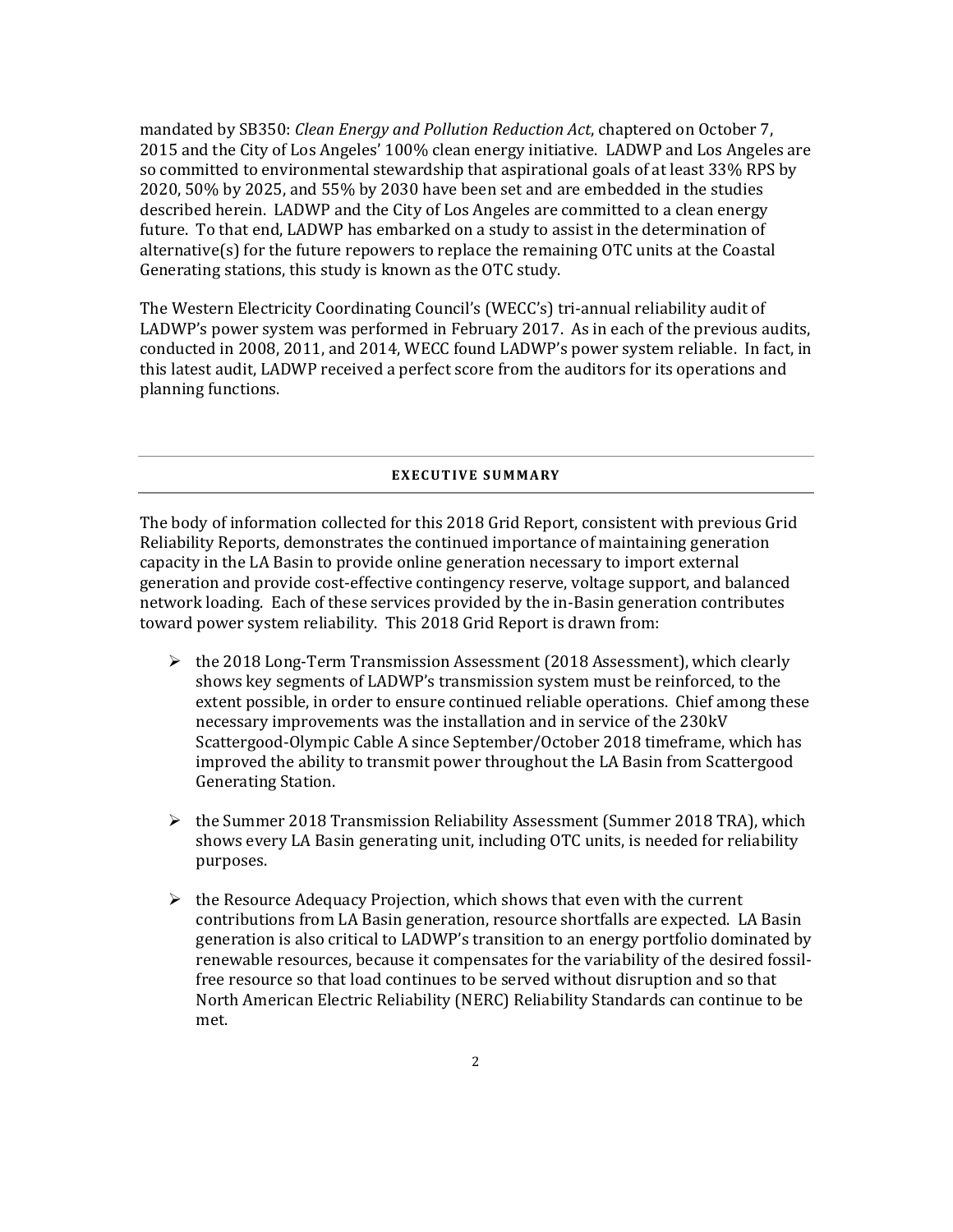#### Table 1 summarizes the status of LADWP's OTC compliance work:

| <b>Generating Station</b> | <b>Generating Unit</b> | Status                  | Compliance Deadline |
|---------------------------|------------------------|-------------------------|---------------------|
| Harbor                    | Unit 5                 |                         | 31 Dec 2029         |
| Haynes                    | Unit 1                 |                         | 31 Dec 2029         |
|                           | Unit 2                 |                         | 31 Dec 2029         |
|                           | Unit 5                 | <b>Project Complete</b> | 31 Dec 2013         |
|                           | Unit 6                 | <b>Project Complete</b> | 31 Dec 2013         |
|                           | Unit 8                 |                         | 31 Dec 2029         |
| Scattergood               | Unit 1                 | On Schedule             | 31 Dec 2024         |
|                           | Unit 2                 | On Schedule             | 31 Dec 2024         |
|                           | Unit 3                 | <b>Project Complete</b> | 31 Dec 2015         |

#### TABLE 1. LADWP'S COMPLIANCE SCHEDULE

#### **2018 ANNUAL LONG-TERM TRANSMISSION ASSESSMENT**

<span id="page-5-0"></span>In its execution of NERC Rules of Procedure 403.11, WECC, the Regional Reliability Organization for NERC's western region, has audited LADWP every three years since 2008. Every such investigation, including the February 2017 audit, has found LADWP's electric grid reliable. In this latest audit, LADWP received a perfect score for its operations and planning functions.

LADWP's annual long-term transmission assessments have been critical to these findings as they demonstrate power system compliance with NERC reliability standards during normal operations and under contingencies.

The 2018 Assessment complies with NERC standard TPL-001-4: *Transmission System Planning Performance Requirements* and WECC *Regional Criterion TPL-001-WECC-CRT-3*, in addition to other planning regulations. It is based on the aspirational RPS targets promulgated in the 2018 Strategic Long Term Resource Plan and developed in collaboration with stakeholders and customers: 50% and Coal-free by 2025; 55% by 2030; 65% by 2036 and 100% by 2045. In comparison, SB100 mandates 33% RPS by 2020; 44% by 2024; 52% by 2027, 60% by 2030 and 100% by 2045. Even with these more aggressive targets, the power system is expected to continue to perform reliably under all but extraordinary contingencies over the next ten years. As with every year's assessment, the 2018 Assessment recommends that a number of system improvements are made to mitigate vulnerabilities that have been identified in the study.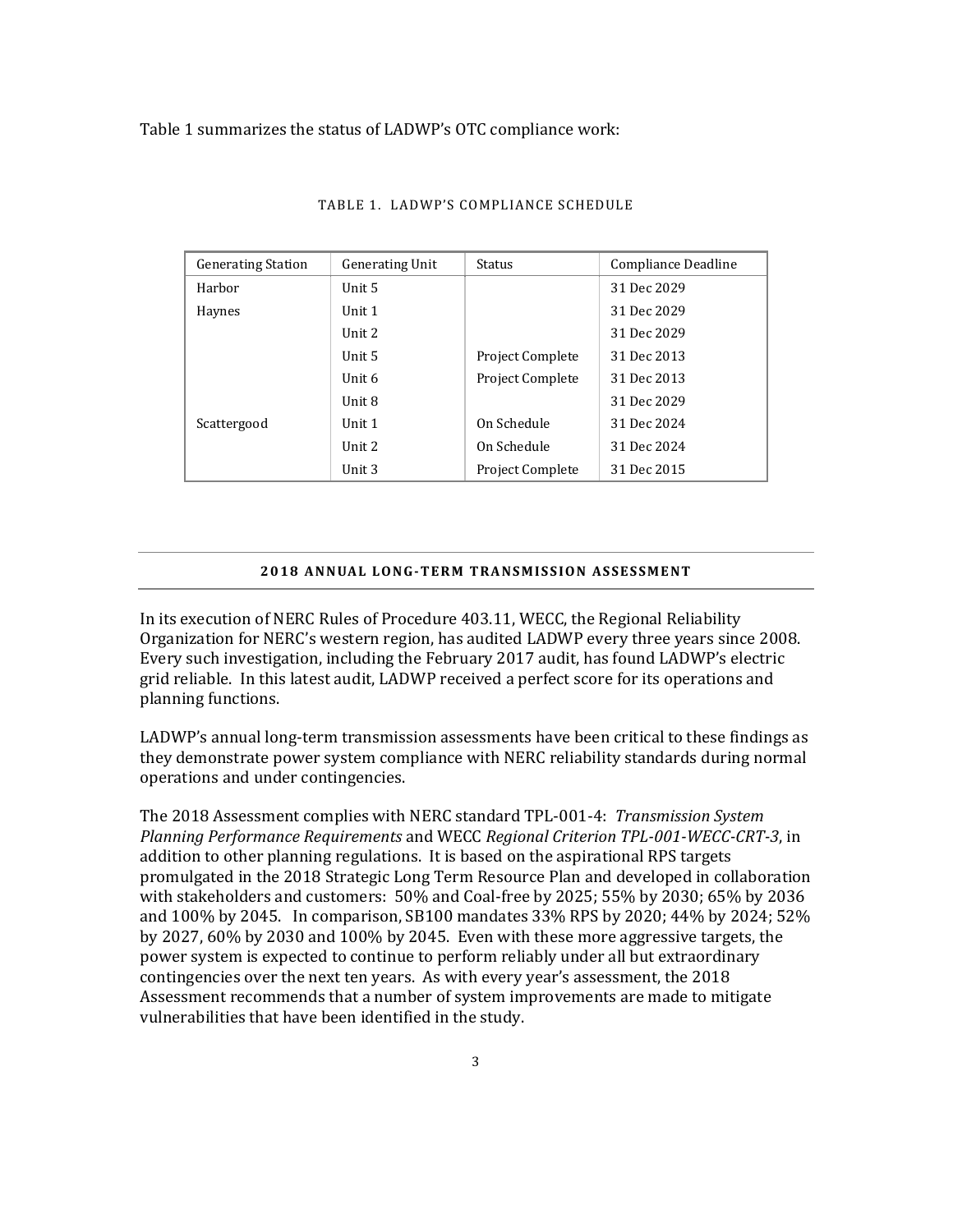#### **RELIABILITY MUST-RUN NEEDS FOR SUMMERS 2011-2018**

<span id="page-6-0"></span>Seasonal TRAs are performed to identify the minimum Reliability Must-Run generators required to meet LADWP's Operating Reliability Criteria and NERC Standards under forecasted seasonal peak demand conditions. A review of the Summer TRAs since 2011 shows the results are essentially unchanged. The obvious differences arise from the retirement of Haynes Units 5 and 6 after Units 11-16 were placed in service in June 2013 and the retirement of Scattergood Unit 3 after Units 4-7 were placed in service in November 2015. Summer 2016 required both Haynes Units 1 and 2 online to compensate for the extended outage of Mead-Victorville 287kV Line 1 until repairs to the Mead 287/230kV Bank M transformer were completed. Summers 2017 and 2018, with all circuits expected to be available, essentially return to the Reliability Must-Run requirements of previous summers.

|                                                                    | <b>HARBOR</b>                                          | <b>HAYNES</b>                                                                                                | <b>SCATTERGOOD</b>                                 | <b>VALLEY</b> |  |  |  |
|--------------------------------------------------------------------|--------------------------------------------------------|--------------------------------------------------------------------------------------------------------------|----------------------------------------------------|---------------|--|--|--|
| <b>SUMMER</b><br>2011                                              | Units 1,2 and 10-14 @<br>full load within 2 hrs        | Units 1,5,8,9,10                                                                                             | Units $1$ or $2$ and $3$                           | Units $6-8$   |  |  |  |
| <b>SUMMER</b><br>2012                                              | Units 1,2 and 10-14 @<br>full load within 2 hrs        | Units 1,5,8,9,10                                                                                             | Units $1$ or $2$ and $3$                           | Units $6-8$   |  |  |  |
| Haynes Units 5-6 replaced in June 2013 with Units 11-16            |                                                        |                                                                                                              |                                                    |               |  |  |  |
| <b>SUMMER</b><br>2013-15                                           | Units 1.2 and 10-14 $\omega$<br>full load within 2 hrs | Units 1 or 2, and 8, 9, 10;<br>Units 12 and 14, condense mode;<br>Units 11-16 $\omega$ full load within 2hrs | Units $1$ or $2$ and $3$                           | Units $6-8$   |  |  |  |
| Scattergood Unit 3 replaced in August-November 2015 with Units 4-7 |                                                        |                                                                                                              |                                                    |               |  |  |  |
| <b>SUMMER</b><br>2016                                              | Units 1.2 and 10-14 $\omega$<br>full load within 2 hrs | Units 1 and 2, and 8, 9, 10;<br>Units 12 and 14, condense mode;<br>Units 11-16 @ full load within 2hrs       | Units 1 or 2 and $4-5$<br>Units 6-7, condense mode | Units $6-8$   |  |  |  |
| <b>SUMMER</b><br>2017-18                                           | Units 1.2 and 10-14 $\omega$<br>full load within 2 hrs | Units 1 or 2, and 8, 9, 10;<br>Units 12 and 14, condense mode;<br>Units 11-16 $\omega$ full load within 2hrs | Units 1 or 2 and $4-5$<br>Units 6-7, condense mode | Units 6-8     |  |  |  |

#### TABLE 2. RELIABILITY MUST-RUN GENERATING UNITS

**Aliso Canyon**. On July 19, 2017, Aliso Canyon was declared safe and its owner Southern California Gas Company was granted permission to operate at 28% of capacity to support grid reliability in the Los Angeles Basin. The 86 billion cubic feet (Bcf) facility in Northridge, California, the fifth largest such facility in the United States, had been shut down after a natural gas leak was detected on October 23, 2015. The announcement by the State, following the dictates of SB380: *Natural Gas Storage: Moratorium*, was intended to help alleviate electric supply concerns this past summer but its benefits are extending through the winter and beyond.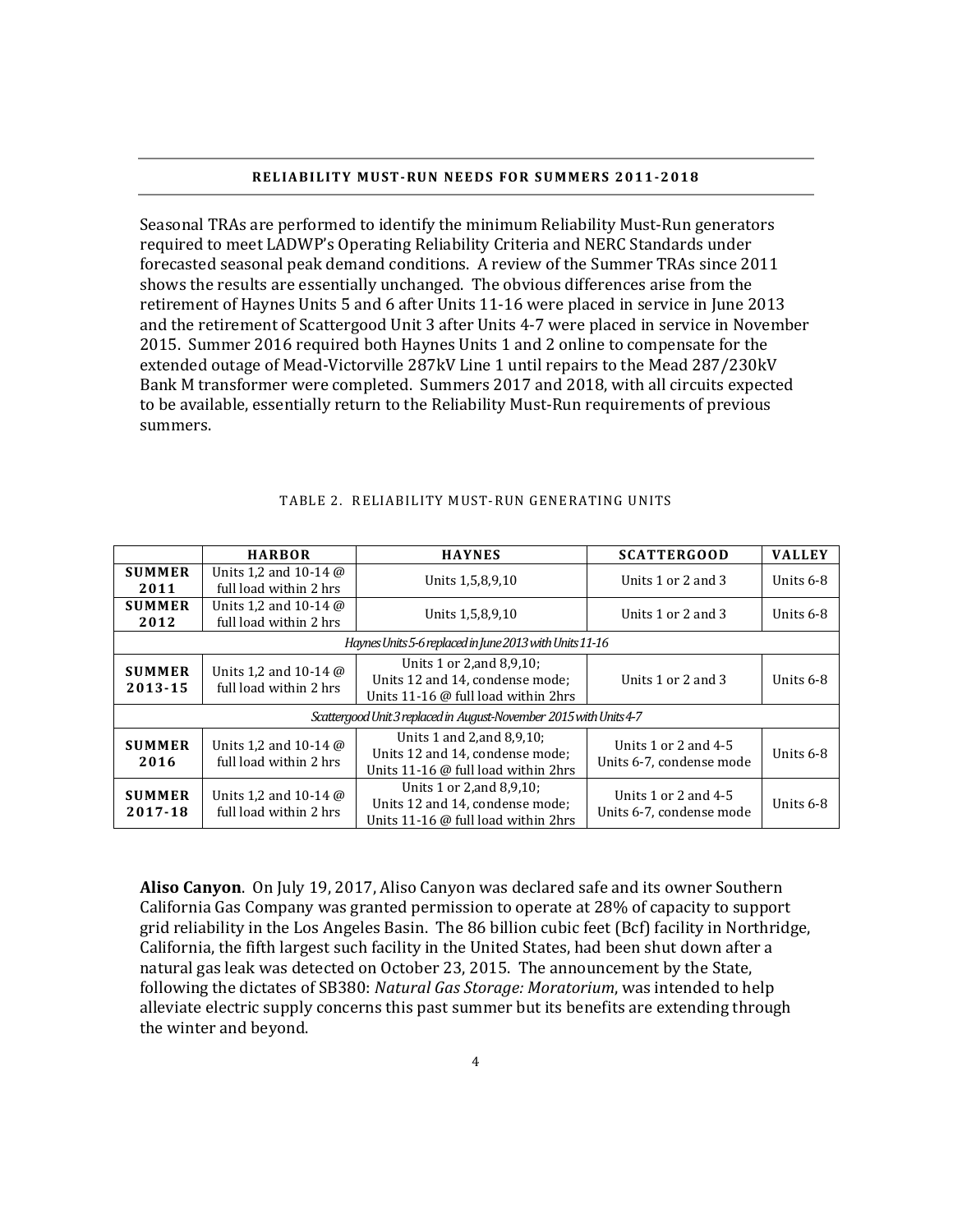According to the California Energy Commission's (CEC's) *Aliso Canyon Winter Risk Assessment Technical Report 2017-18 Supplement*, which was released on November 28, 2017, should a single electric contingency arise during a 1-in-10 demand for natural gas that winter, load shedding would have been a very real possibility without support from Aliso Canyon, even with minimum electric generation in the Los Angeles Basin. This shortfall was identified to be as much as 510 million cubic feet per day (MMcfd) while a sustained outage of three Southern California Gas Company natural gas transmission pipelines persists. This year, the California Public Utilities Commission (CPUC) temporarily increased injections into Aliso Canyon and recommended an inventory increase to 40%.

With RPS mandates and targets pushing utilities ever-closer toward a carbon-free future, the State's move to reopen Aliso Canyon may only be short-term. The CEC, with Governor Brown's support, is advocating for the retirement of Aliso Canyon in 10 years in SB380 directed California Public Utilities Commission (CPUC) proceedings. The retirement of Aliso Canyon in ten years would limit LADWP's options for maintaining power system reliability; abbreviate LADWP's OTC compliance completion date of 2029; and essentially limit every LADWP Basin power plant with the exception of Castaic Power Plant, including generating units repowered under regulatory oversight for the express purpose of eliminating their use of ocean waters.

Since the natural gas leak, first detected on October 23, 2015, LADWP has been dealing with the reality of not always being able to depend on Aliso Canyon to accommodate LADWP's hourly natural gas demand fluctuations, a critical element in LADWP's local response to real-time energy demands. LADWP's local Basin Transmission System can be severely stressed without Aliso Canyon's support, because its local transmission system was never intended to reliably operate without local Basin gas-fired generation.

A joint study with the California Independent System Operator in 2016 confirmed LADWP's dependence on its Basin generation. That study showed that to cover a peak load of 6900MW in the LADWP Balancing Authority Area (BAA), which is comprised of LADWP, Glendale, and Burbank, a maximum of 4,666MW may be imported while maintaining reliable operations, utilizing an extensive transmission network which extends into the Owens Valley and Mohave Desert and beyond to Washington, Utah, Nevada, and Arizona.

Minimum Basin generation will always be needed as the transmission reliability, voltage support and stability it provides increases the ability to import power and increases operational flexibility. An important reliability safeguard when the natural gas supply is curtailed is that some of LADWP's generating units at Haynes, Harbor, and Valley can operate with liquid diesel fuel during emergencies, as permitted by the South Coast Air Quality Management District.

**100% Renewables.** In March 2016, Los Angeles City Council Motion No. 16-0243 directed the LADWP to form research partnerships, utilizing relationships with the region's universities, neighboring utilities, SCPPA, and other stakeholders with the objective of determining what investments should be made to achieve a 100% renewable energy portfolio for the LADWP. With this 100% Renewable Energy Study already underway,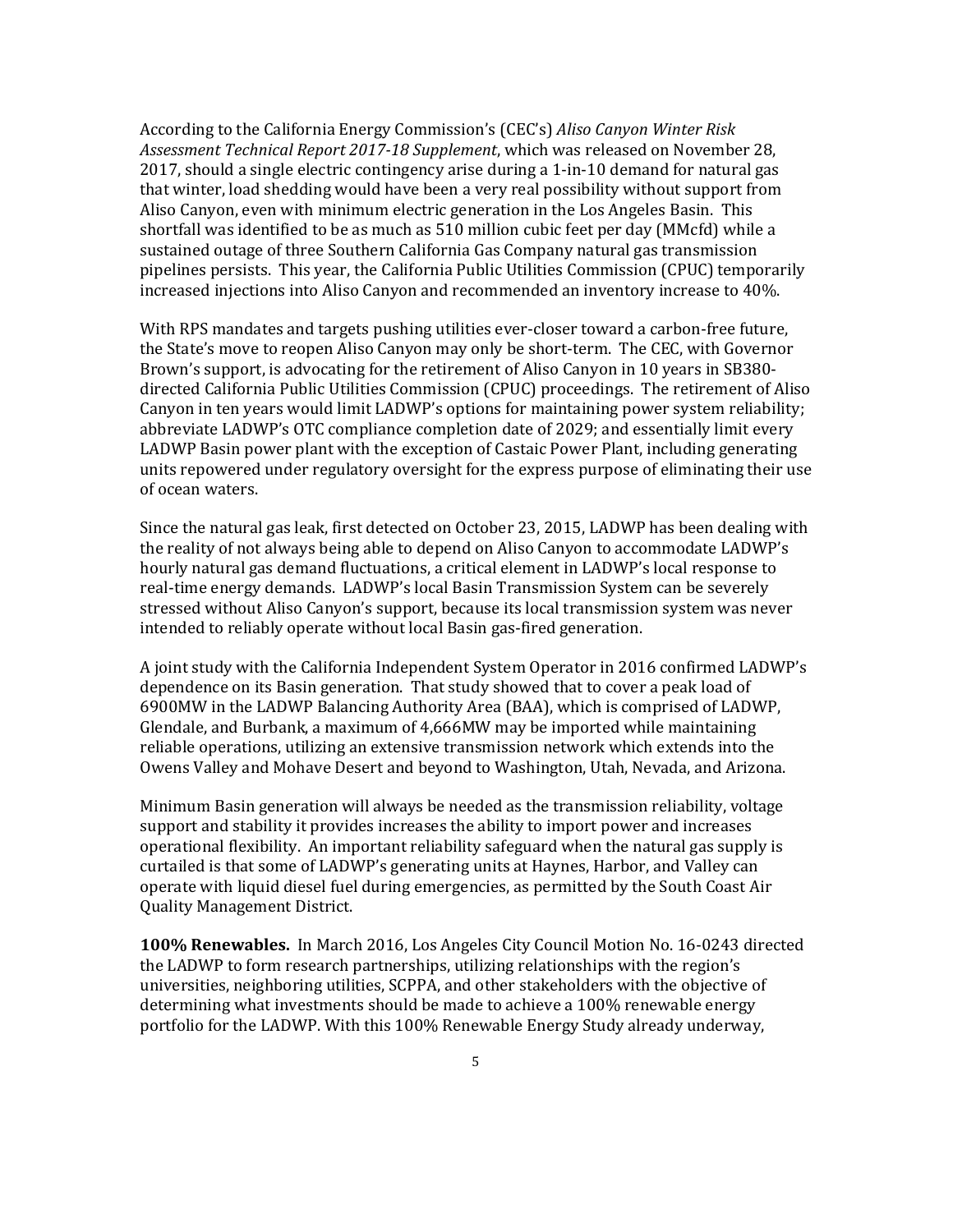SB100: The 100 Percent Clean Energy Act of 2018, enacted on September 10, 2018, which mandates California utilities plan for 100 percent of electricity sales to come from renewable and zero-carbon resources by 2045 is simply being folded into the work. Informing this study will be the outcome of LADWP's investigation into alternatives to repowering the remaining OTC units. Building upon the findings from the OTC Study, with the final report expected to be completed in 2019, will ensure that the most prudent solution is implemented under the constraints of the OTC compliance schedule and that LADWP's renewable energy portfolio is maximized while maintaining the current level of power system reliability and keeping electricity affordable.

At the heart of the issue is the identification of an integrated mix of affordable fossil-free resources capable of mimicking the quick-start and sure-start advantages of LADWP's real and reactive power supplied by the Basin fossil-fueled plants, which provide the minimum Basin generation necessary to maintain power system reliability around-the-clock. In addition to supporting SB100, the work would support SB338, which codified the requirement for LADWP to consider using distributed energy resources, demand-side management, and energy efficiency to serve and reduce peak energy demand and avoid new generation and transmission resources. Every effort is being made to reasonably achieve a Clean Energy Future for Los Angeles.

#### **RESOURCE ADEQUACY PROJECTION**

<span id="page-8-0"></span>The Strategic Long Term Resource Plan (SLTRP), which in the past was referred to as the Integrated Resource Plan (IRP), is annually produced to ensure LADWP, its customers, and other stakeholders that its transmission system and supply options are well-positioned to meet the electricity demands of its customers at every step of its renovation plan. Every SLTRP gathers, considers and incorporates new information, including public feedback. The result is that every piece of equipment replaced or added to the power system is installed with confidence that both power system reliability and public interest are being respected.

One consequence of LADWP aggressively acquiring solar resources is that the maximum system demand, when offset by solar and other variable energy resources, has been occurring later in the evening. By 2030, when LADWP's RPS will be 55%, the maximum demand is expected to occur after 8 pm. By contrast, the August 31, 2017 all-time peak demand of 6502MW occurred at 4:15 pm. Historically, LADWP had a reliable 4 pm peak load. The 2017 SLTRP's resource adequacy looks at the capacity contribution of each resource on an hourly basis within the study's 20-year horizon. The capacity contribution is evaluated under a threshold of 95 confidence probability. Typically during peak hours which occurs after 8 pm, the capacity available from variable resources, such as wind and solar, contribute little to no capacity towards resource adequacy under a 95% confidence probability.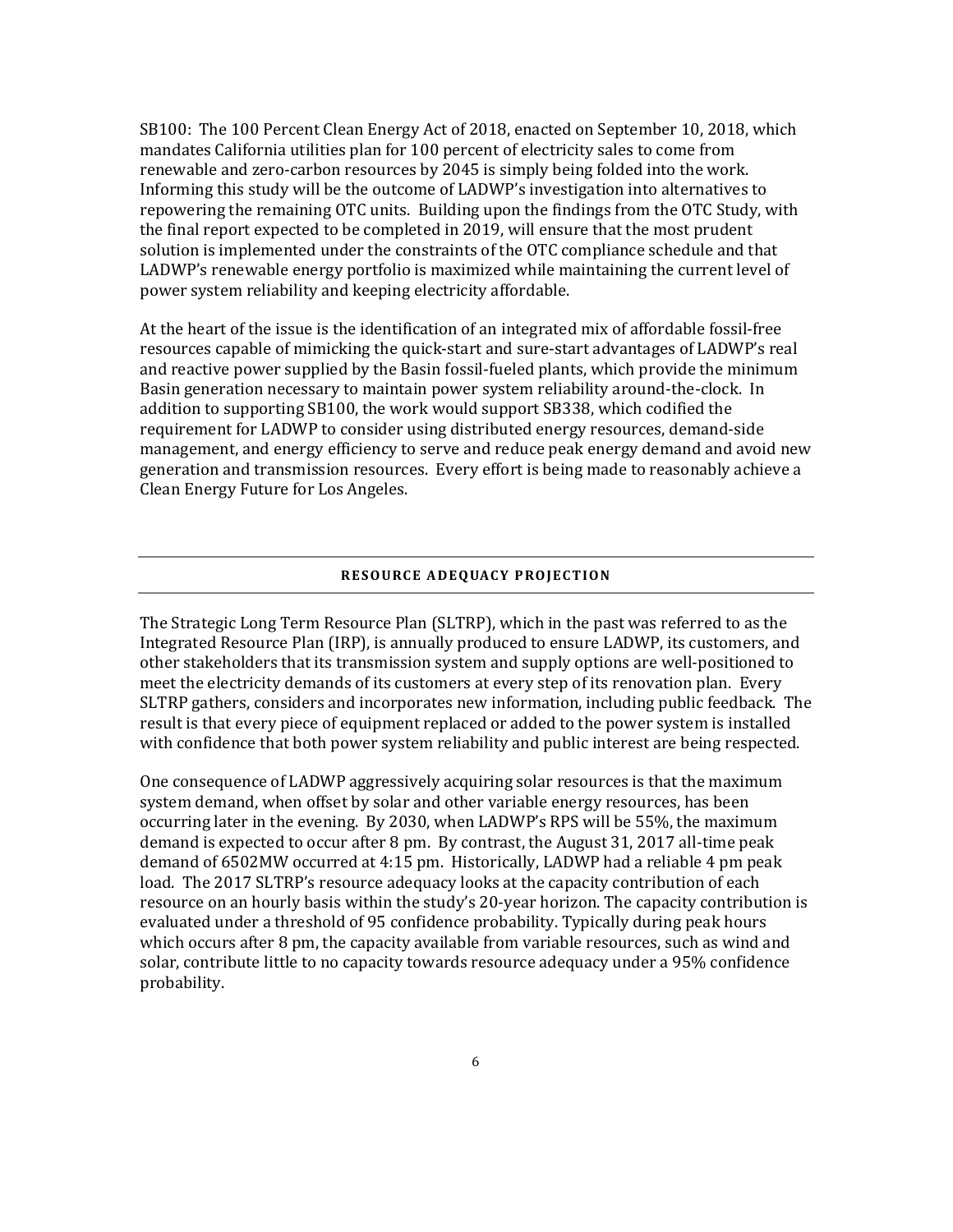Table 3, extracted from the SLTRP, summarizes the scenarios resource planners expect to be the most challenging over the next decade. LADWP's planned reserve margin is the sum of:

- 1. 738MW of contingency reserves to satisfy NERC Standard BAL-002-WECC-2a for the balancing area comprised of Los Angeles, Burbank, and Glendale.
- 2. 738MW of replacement reserves to replace the contingency reserve that has been deployed; and

As Table 3 shows, a capacity shortfall is expected for most of the ten-year period investigated. This shortfall suggests that energy purchases may be necessary to cover forced outages at the generating stations during a 1-in-10 heat storm.

|                             | 2017   | 2018     | 2019     | 2020  | 2021 | 2022 | 2023     | 2024 | 2025   | 2026   |
|-----------------------------|--------|----------|----------|-------|------|------|----------|------|--------|--------|
| Large Hydro                 | 1584   | 1584     | 1584     | 1584  | 1584 | 1584 | 1584     | 1584 | 1584   | 1584   |
| <b>Nuclear</b>              | 388    | 388      | 388      | 388   | 388  | 388  | 388      | 388  | 388    | 388    |
| LA Basin Thermal            | 3329   | 3329     | 3329     | 3329  | 3329 | 3329 | 3329     | 3329 | 3305   | 3300   |
| Out-of-Basin Thermal        | 500    | 500      | 500      | 500   | 500  | 500  | 500      | 500  | 500    | 500    |
| Renewables                  | 670    | 722      | 760      | 799   | 903  | 661  | 912      | 1011 | 995    | 1021   |
| <b>IPP Coal</b>             | 1188   | 1188     | 1188     | 1188  | 1188 | 1140 | 1042     | 942  | 0      | 0      |
| <b>IPP Replacement</b>      | 0      | $\Omega$ | $\Omega$ | 0     | 0    | 0    | $\Omega$ | 0    | 553    | 553    |
| Demand Response             | 68     | 88       | 125      | 175   | 225  | 275  | 325      | 375  | 425    | 475    |
| <b>Energy Efficiency</b>    | 44     | 87       | 131      | 172   | 229  | 254  | 344      | 406  | 474    | 547    |
| Storage                     | 3      | 10       | 34       | 76    | 81   | 228  | 248      | 275  | 292    | 298    |
| <b>Total Resources</b>      | 7774   | 7896     | 8039     | 8212  | 8428 | 8361 | 8673     | 8810 | 8517   | 8666   |
|                             |        |          |          |       |      |      |          |      |        |        |
| 2017 Gross Load 1-in-10     | 6983   | 6526     | 6668     | 6818  | 6905 | 6707 | 7060     | 7353 | 7461   | 7645   |
| Reserve Margin              | 1476   | 1476     | 1476     | 1476  | 1476 | 1476 | 1476     | 1476 | 1476   | 1476   |
| <b>Resource Requirement</b> | 8459   | 8002     | 8144     | 8294  | 8381 | 8183 | 8536     | 8829 | 8937   | 9121   |
|                             |        |          |          |       |      |      |          |      |        |        |
| Resource Margin             | $-685$ | $-105$   | $-105$   | $-82$ | 47   | 178  | 137      | -19  | $-420$ | $-455$ |

|  | TABLE 3. TEN-YEAR RESOURCE ADEQUACY PROJECTION (MW) |
|--|-----------------------------------------------------|
|--|-----------------------------------------------------|

**Drought**. After four years of aggressive water management to combat drought, Los Angeles found itself being challenged in 2017 by potential flooding and property damage from an overabundance of snowmelt in the Eastern Sierra Mountains. Only twice in recorded history has the Mammoth Pass snowpack exceeded this year's 82.3 inch April 1<sup>st</sup> reading, most recently in 1983. On March 20, 2017, Mayor Eric Garcetti issued an Emergency Declaration to support LADWP's efforts to mitigate the threat of damage to its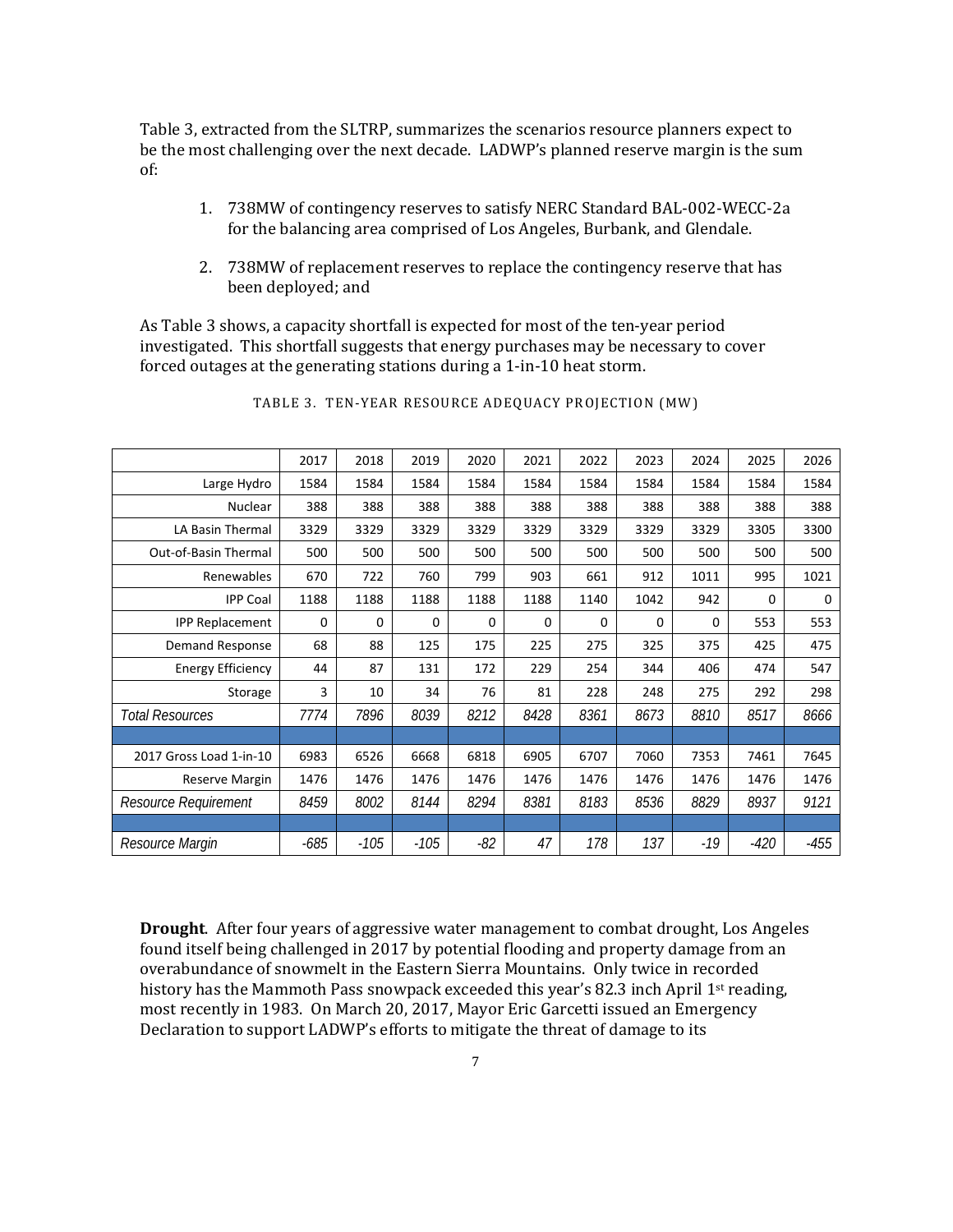infrastructure. With the natural terminus for the Owens River at Owens Lake, measures were taken to protect from inundation the 500kW Owens Dry Lake Solar Demonstration Project at the north end. Overall, the near-record snowmelt provided much welcome water and hydroelectric power from Los Angeles' first power plants.

The water level at Lake Mead, which feeds Hoover Dam, a valuable resource since it was placed in service in late 1936, will require many years to recover to its historical average of 1160 feet.

The forecast provided in Table 3 reflects the forecasted contributions from these available sources.

**Energy Imbalance Market.** LADWP's participation in the California Independent System Operator's real-time wholesale Energy Imbalance Market (CaISO's EIM) is slated to commence on April 1, 2020. In so doing, it will be pooling its real-time surplus renewable energy with those of PacifiCorp; NV Energy; Arizona Public Service; Puget Sound Energy; Portland General Electric; Idaho Power; Seattle City Light; Salt River Project; Balancing Authority of Northern California/Sacramento Municipal Utility District; Canada's Powerex; and other CaISO participants. This is a voluntary market that requires LADWP to maintain its BAA responsibilities for meeting its load reliably.

Although LADWP is a self-sufficient and vertically integrated electric utility, it is looking to the EIM as an attractive option for addressing the inherent challenges associated with overgeneration from intermittent resources so that it can continue to increase its renewable energy supply and achieve its RPS targets. With CaISO's EIM participants covering WECC's important electricity markets, LADWP sees CaISO's EIM as a means to reliably meet customer load, avoid curtailments of precious renewable energy, reduce its carbon footprint, minimize its ramping requirements, and increase potential revenues.

In these months leading to LADWP's entry into CaISO's EIM, LADWP is focusing on gaining EIM intelligence, connecting with the CaISO EIM information technology systems; developing and implementing EIM policies and procedures; and adding other resources and tools necessary to seamlessly participate in the EIM.

#### **EVENTS AND OUTAGES**

<span id="page-10-0"></span>During the first four months of 2018, Valley-Rinaldi 230kV Lines 1 and 2 were simultaneously switched out to replace circuit conductors in order to increase the circuits' ratings. This capacity in-basin upgrade is one of the first steps LADWP has taken to reliably increase the penetration of renewable energy resources into daily operations, and to begin the process for becoming a 100% carbon free electric utility by 2045.